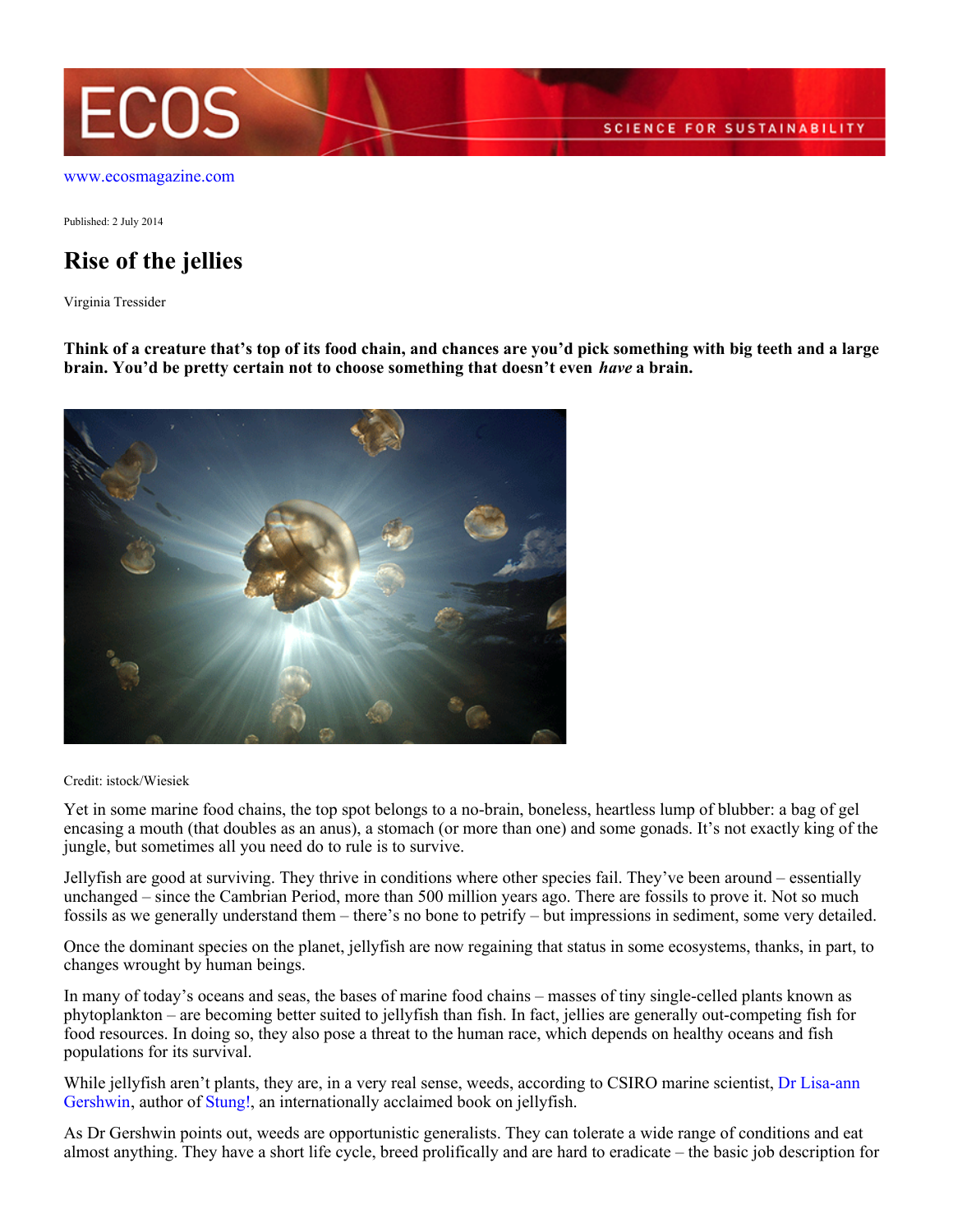jellyfish. And, in the same way that clearing a block of native vegetation means that – left to itself – an area will become infested with weeds, what humans have been doing to the oceans has opened the door for a jellyfish invasion.



## Credit: Nick Hobgood, Wikimedia Commons

Overfishing is part of it, but there are other factors at play, like the growing fad for health supplements. To satisfy our appetite for krill oil in particular, we've fished further down the food chain and taken a lot of krill, a staple for penguins. In many areas, krill have now been replaced by copepods: tiny crustaceans less than one-hundredth the size of krill. While copepods are too small for penguins to eat, they're just fine for jellyfish.

In fact, because they eat anything, jellyfish can flourish in overfished waters. A case in point is the Bering Sea, the source of many a fast-food chain fishburger. So high is the jellyfish biomass in the Bering Sea that areas near an intensively fished spot called the 'Donut Hole' have now become known as the 'Slime Bank'.

The problem of jellyfish blooms doesn't end when they die. The mass of carcasses sink to the seafloor and decompose. In large enough numbers, the rotting mass creates an environment that is depleted of oxygen and rich in hydrogen sulphide – in short, a lifeless desert.

Ballast water from ships is another human intervention that's aided the spread of jellyfish. In both their medusa and polyp phases, jellyfish are able to survive long voyages and rapidly establish themselves in their new location. The Australian spotted jellyfish, for example, has established colonies in the US, the Mediterranean, and off the coast of Brazil.

Another example occurred when a type of *Mnemiopsis –* or sea walnut – arrived in the Black Sea via ballast water in 1982. With the ecosystem already weakened by massive overfishing of anchovies (which live on phytoplankton), the jellies flourished, feeding on the excess plankton and out-breeding the fish. By 1989, the population of Black Sea *Mnemiopsis* was estimated at 400 individuals per cubic metre.